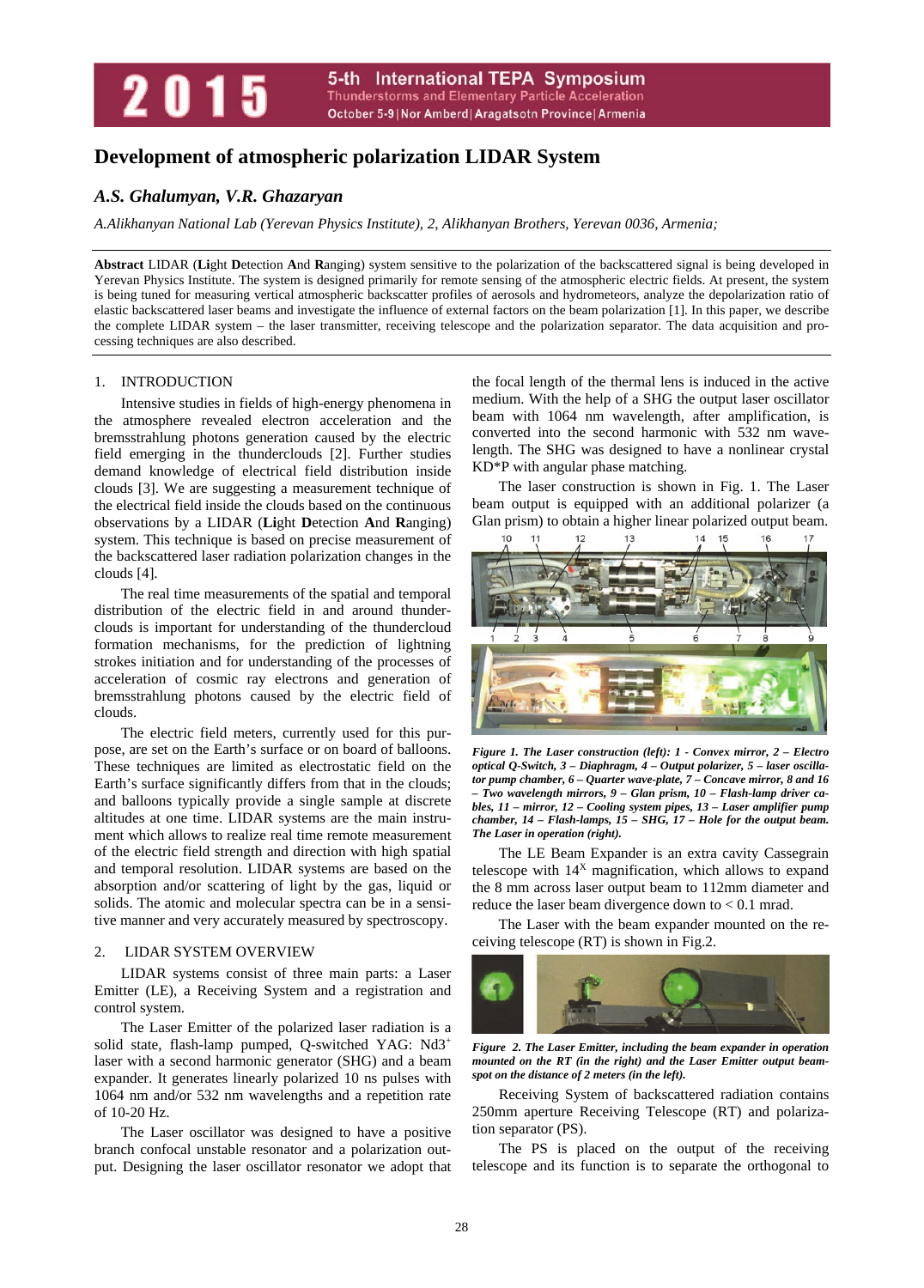each other polarization components of the back scattered signals. To reduce an additional depolarization of the signal in the optics, the PS was designed with minimum optical components before polarization separation. Calculations shows the possibility of polarization separation without using collimation optics in the RT and overcome the difference between the working angles of the Glan prism and the RT concave mirror.

For polarization separation is used a Calcite prism and two prisms with different refractive indexes (to reduce the abberations in the calcite prism). For this configuration the beams with orthogonal to each other polarization have been refracted under different angles and separated from each other in space for more than 8 mm. The separated beams are channeled into two optical fiber bundles with 4 mm apperture and transported to photo receivers.

Designed and assembled PS is presented on the Figure 3. The PS mount has two angular and two parallel (in crossed directions perpendicular to RT optical axis) alignment capabilities and also can be aligned parallel to RT optical axis (RT focus finder). The polarization separation angle against LE beam polarization can be controlled by means of stepper motor and play free gear system.

The PS was aligned on the optical table for checking the calculations as well, as to design the procedure of alignment for its integration into RT. The points are the separated cross-polarized 532 nm diode laser beams (Figure 3).



*Figure 3. The Polarization Separator* 

Signal Detection and Processing System registers the orthogonal to each other polarized components of the backscattered radiation by means of photomultipliers (PMT). It allows reducing the optical background noise by means of filters to separate the signal according to wavelength as well as changing the field of view of the receiving telescope.

## 3. THE LIDAR SYSTEM

The developed LIDAR system is presented on three photos below.

By means of the RT mirror the backscattered radiation is directed and focused on the inputs of the fiber bundles. On its way the radiation is passing through PS which separates orthogonal to each other polarized components of the backscattered radiation. Two fiber bundles transport the separated optical signals to PMT boxes. After optical filtering, signals enter into PMTs, which amplifies and converts them into electrical signals.

The electrical signals from PMTs passed to the signal registration system. The signal observations are realized by means of 500 MHz oscilloscope. The triggering of the registration system is organized by means of photodiode system optically communicated with outgoing laser pulse.

The angle of the PS can be controlled by means of stepper motor and play-free gear allowing orient the polarization separation angle perpendicular to LE beam polarization plane as well, as to any angle to it.

In the LIDAR Registration and Control System the CAMAC crate is used as a framework for custom made blocs and as a power supply for different subsystems and modules. The NI USB DAQ system, custom made BNC module for DAQ inputs and outputs, PMT power supplies, custom made power supplies for system electronics, etc. are installed into CAMAC crate (Figure5).



*Figure 4. The LIDAR system. 1 - The Laser; 2 – Laser Beam Expander; 3 - RT; 4 - PS; 5 - Signal optical fiber bundles; 6 - Optical filter boxes; 7 - PMTs; 8 - LE alignment platform; 9 - Aiming optics; 10 - Triggering and output energy control optical fiber bundles; 11 - Triggering photodiode; 12 - PS alignment mount; 13 - Stepper motor with Play-free Gear; 14 - RT mirror focus finder.* 

The system is used for the digitizing observed signals and to control the LIDAR system, including:

- LE beam 1064nm output energy.
- LE beam 532nm output energy.
- LE beam repetition rate.
- LE Q-Switch driver pulse delay.
- LE beam polarization finder.
- PS LE beam polarization angle.
- Registration delay, etc.

*Figure 5. The LIDAR Registration and Control System.* 

- *1 Stepper Motor Driver;*
- *2 PD and PMT Amplifier Power Supplies;*
- *3 NI DAQ BNC Inputs and Outputs;*
- *4 NI USB DAQ;*
- *5 PMT Power Supplies;*
- *6 Oscilloscope 500MHz.*

The main specifications of the LIDAR system are listed in the Table 1.

|  |  | Table 1. LIDAR System Specifications. |
|--|--|---------------------------------------|
|--|--|---------------------------------------|

| <b>Laser Emitter</b> |                                                       |
|----------------------|-------------------------------------------------------|
| Laser source         | YAG:Nd3+ Custom made                                  |
| Wavelength           | 1064 nm<br>532 nm                                     |
| Pulse energy         | $300 - 500$ mJ (@ 1064nm)<br>$100 - 200$ mJ (@ 532nm) |
| Beam Expander        | 14x                                                   |
| Beam divergence      | $<$ 10-4 rad (after beam ex-<br>pander)               |
| Pulse width          | 10 <sub>ns</sub>                                      |